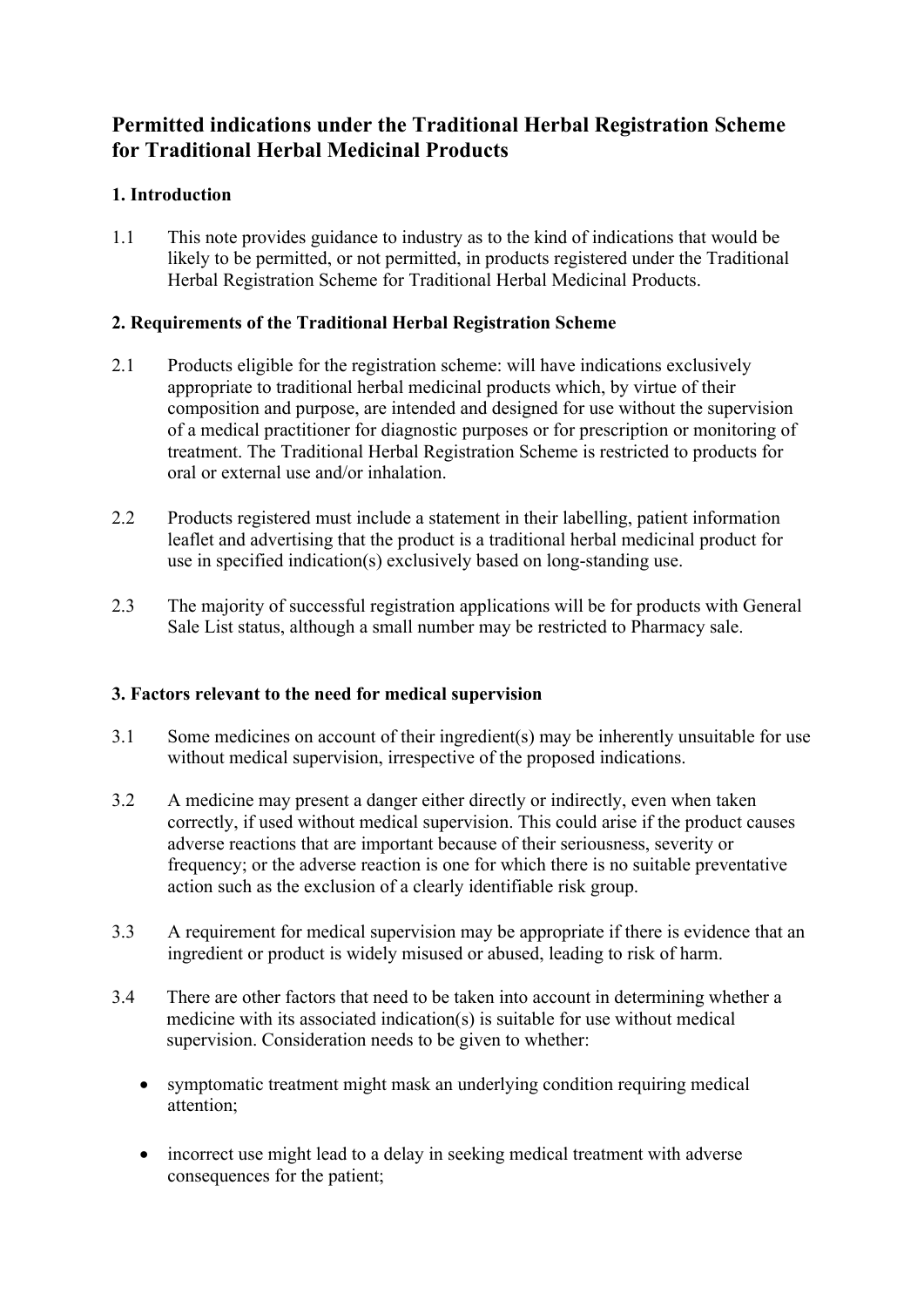- where particular symptoms are outward manifestations of a diverse range of underlying pathologies and the patient cannot easily self-diagnose the cause of such symptoms, it may be inappropriate to provide symptomatic treatment without management of the underlying disease;
- there is a possibility of serious asymptomatic damage in chronic conditions; the conditions or symptoms for which the product is indicated can be correctly diagnosed without medical supervision or easily recognised following initial medical diagnosis. The problem of excluding conditions with similar symptoms but unsuitable for treatment with the product in question may need to be addressed;
- patients understand the natural course of the disease and the possibility and consequences of reoccurrence; and can they recognise contraindications and understand essential precautions and warnings;
- a high incidence of conditions listed as contraindications, extensive precautions and warnings or a high rate of usage of interacting drugs in the population of patients likely to use the drug may increase the incidence and risk of misuse;
- there is significant danger to health if the patient uses the product when it is not indicated, exceeds the recommended dose or recommended length of treatment or fails to heed the contraindications or warnings. Consideration of the consequences of misuse is an important component of the overall safety profile of the product. Concerns over the risk of misuse are lessened where the product causes only few, non-serious side effects.
- 3.5 Each case, and especially where there is any doubt over the suitability of use without medical supervision, needs to be considered carefully in the round. It is also important to take full account of whether patient information might adequately mitigate any risks associated with use without medical supervision.

### **4. Examples of indications likely to be permissible in a registered traditional herbal medicine**

4.1 Attached at Annex 1 is a list of illustrative examples of indications likely to be permissible in products registered under the Traditional Herbal Registration Scheme. Clearly use in specific registered products would be dependent on evidence of traditional usage. The list shows conditions that would be suitable for self-medication and, depending on the herbal ingredients, would not normally require medical intervention. It should be stressed that this list has no formal or legal status in relation to this Scheme and there are also likely to be other indications not listed that would also be suitable.

### **5. Examples of conditions unlikely to be permissible for a registered traditional herbal medicine**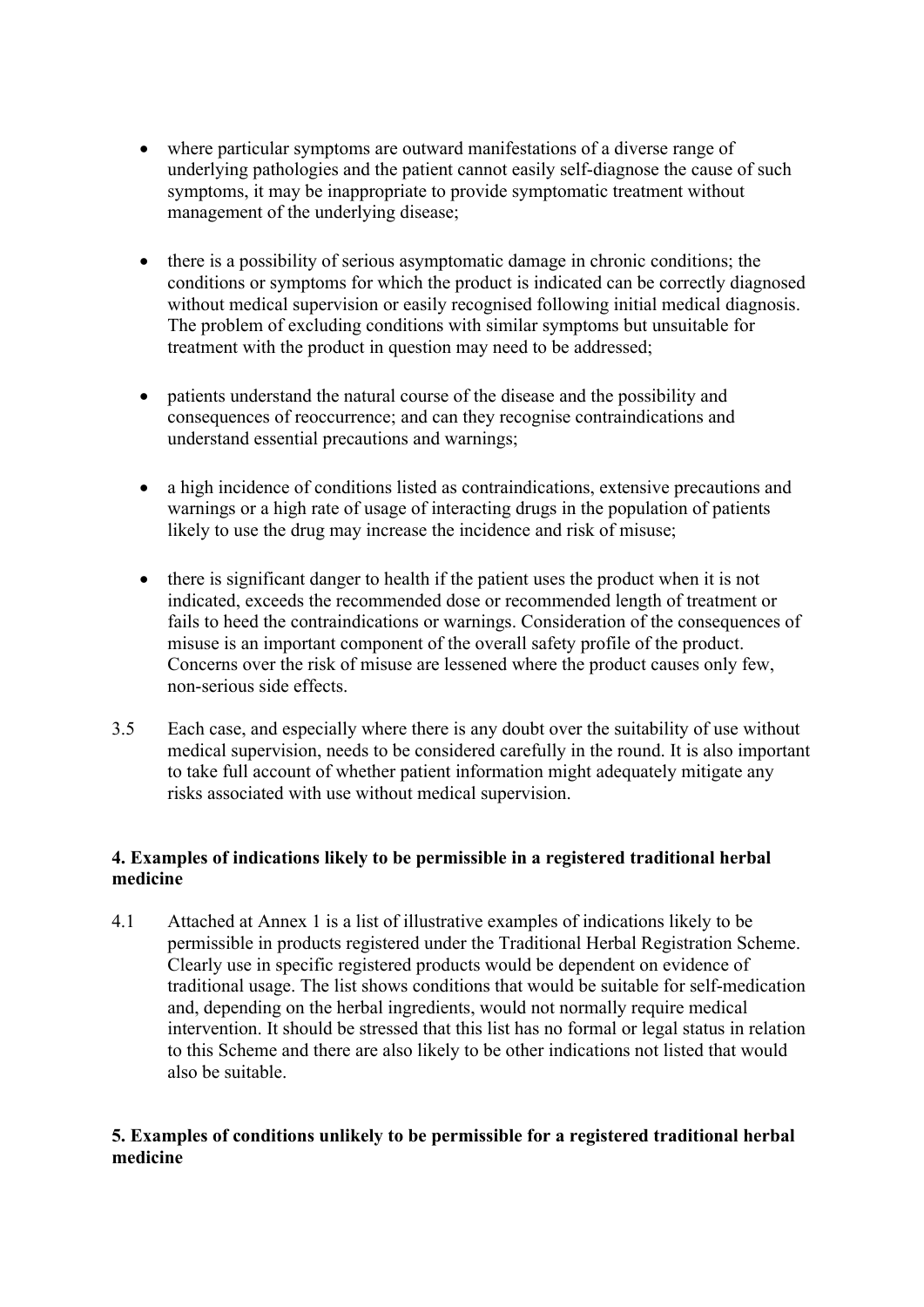5.1 Attached at Annex 2 is a list giving pointers as to the kind of conditions for which it is unlikely that it would be possible to get product registrations because such uses would require medical intervention to ensure safe treatment. Again, this list of examples has no formal or legal status in relation to this Scheme and there will be other conditions not included for which the same consideration applies.

#### **6. Indications expressed in non-conventional terms**

- 6.1 The question has been raised as to whether indications under the Traditional Herbal Registration Scheme may be expressed in terms that would not be familiar in western orthodox medicine. This issue might arise for example in relation to traditional Chinese or Ayurvedic medicine. Under the Scheme, the indication should be appropriate to the nature of the tradition. The MHRA would not therefore rule out proposed indications simply on the basis that the indications would not be used in conventional western medicine. However, the factors outlined at Section 3 above are also relevant to this situation. For example, if the public are not able to understand the indication there is the likelihood of misuse.
- 6.2 The Scheme does provide some flexibility as to the wording of indications. Applicants are required to provide evidence of the traditional use of corresponding product(s). One of the features of corresponding product(s) is that they have the "same or similar intended purpose". Applicants may find this degree of flexibility helpful in seeking to express traditional indications from non-western herbal traditions in a way that is consistent with the tradition as well as understandable to an average member of the public buying the product on the UK market.

### **7. Suitability of registered herbal medicines for general sale**

7.1 Under the provisions of the Human Medicines Regulations (2012) Schedule 221, General Sale List (GSL) classification is appropriate for medicines which can, with reasonable safety, be sold or supplied otherwise than by or under the supervision of a pharmacist. When considering the suitability of a product for GSL status it is necessary to confirm firstly that the hazard to health and the risk of misuse is small and that significant special precautions in handling are not required. If there are no safety impediments, it is then necessary to consider whether the convenience to the purchaser outweighs the benefit of availability of professional advice at the point of sale. As indicated above, the MHRA anticipates that the majority of registered products will be suitable for GSL status, with only a minority requiring restriction to pharmacy sale.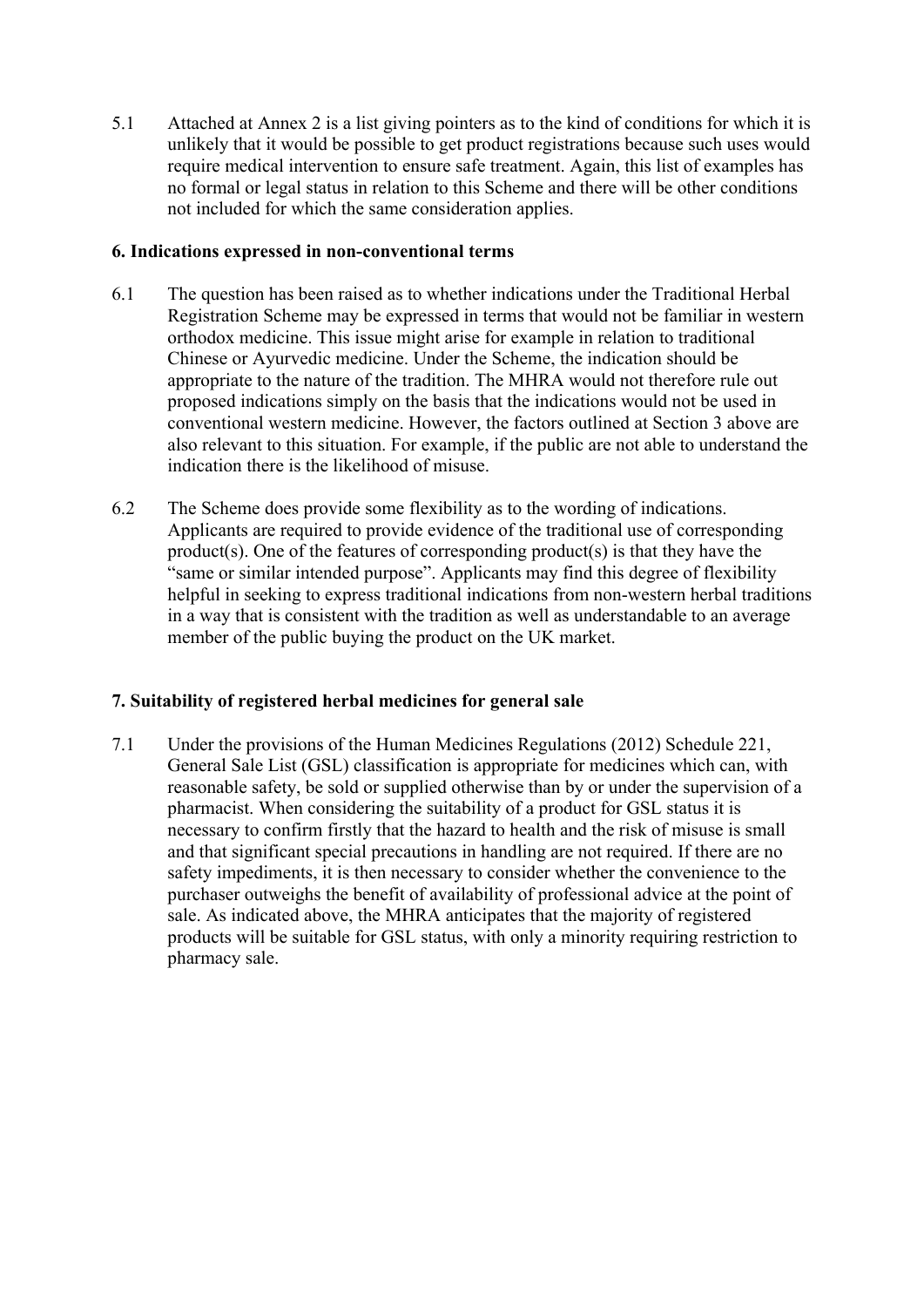#### **Annex 1**

**Examples of indications likely to be permitted under the Traditional Herbal Registration Scheme for traditional herbal medicinal products.** 

| System or part of the body or disease                           | <b>Permitted traditional use:</b>                                                                                                                                                                                                                                                                                                    |
|-----------------------------------------------------------------|--------------------------------------------------------------------------------------------------------------------------------------------------------------------------------------------------------------------------------------------------------------------------------------------------------------------------------------|
| 1. The cardio-vascular system                                   | 'symptomatic relief of':                                                                                                                                                                                                                                                                                                             |
|                                                                 | Chilblains.                                                                                                                                                                                                                                                                                                                          |
|                                                                 | Haemorrhoids by relief of symptoms by<br>means of locally effective preparations or<br>stool softening agents and lubricants.                                                                                                                                                                                                        |
| 2. The endocrine system                                         | Weight reduction dependent upon<br>mechanism involving a reduced calorie or<br>joule intake.                                                                                                                                                                                                                                         |
| 3. The gastro-intestinal system                                 | 'symptomatic relief of':                                                                                                                                                                                                                                                                                                             |
|                                                                 | Indigestion, heart burn, hyperacidity,<br>dyspepsia, halitosis (bad breath) or<br>flatulence.                                                                                                                                                                                                                                        |
|                                                                 | Colicky pain, stomach ache or nausea.                                                                                                                                                                                                                                                                                                |
|                                                                 | Occasional or non-persistent diarrhoea or<br>constipation.                                                                                                                                                                                                                                                                           |
|                                                                 | Travel sickness or related symptoms.                                                                                                                                                                                                                                                                                                 |
| 4. The genito-urinary system and mammary<br>glands              | 'symptomatic relief of':                                                                                                                                                                                                                                                                                                             |
|                                                                 | Dysmenorrhea.                                                                                                                                                                                                                                                                                                                        |
|                                                                 | Sore nipples during lactation by means of<br>local applications.                                                                                                                                                                                                                                                                     |
| 5. Infections including viral, bacterial and<br>fungal diseases | 'symptomatic relief of':                                                                                                                                                                                                                                                                                                             |
|                                                                 | Minor cutaneous infections where a<br>medicinal product is to be administered to<br>an external surface of the body, including<br>treatment by means of preparations for the<br>relief of pruritus or exanthematous rashes<br>of childhood infection and treatment of boils<br>and the treatment or prevention of<br>athlete's foot. |
|                                                                 | Aphthous ulcers.                                                                                                                                                                                                                                                                                                                     |
|                                                                 | Common colds, coughs, conditions<br>commonly referred to as influenza and                                                                                                                                                                                                                                                            |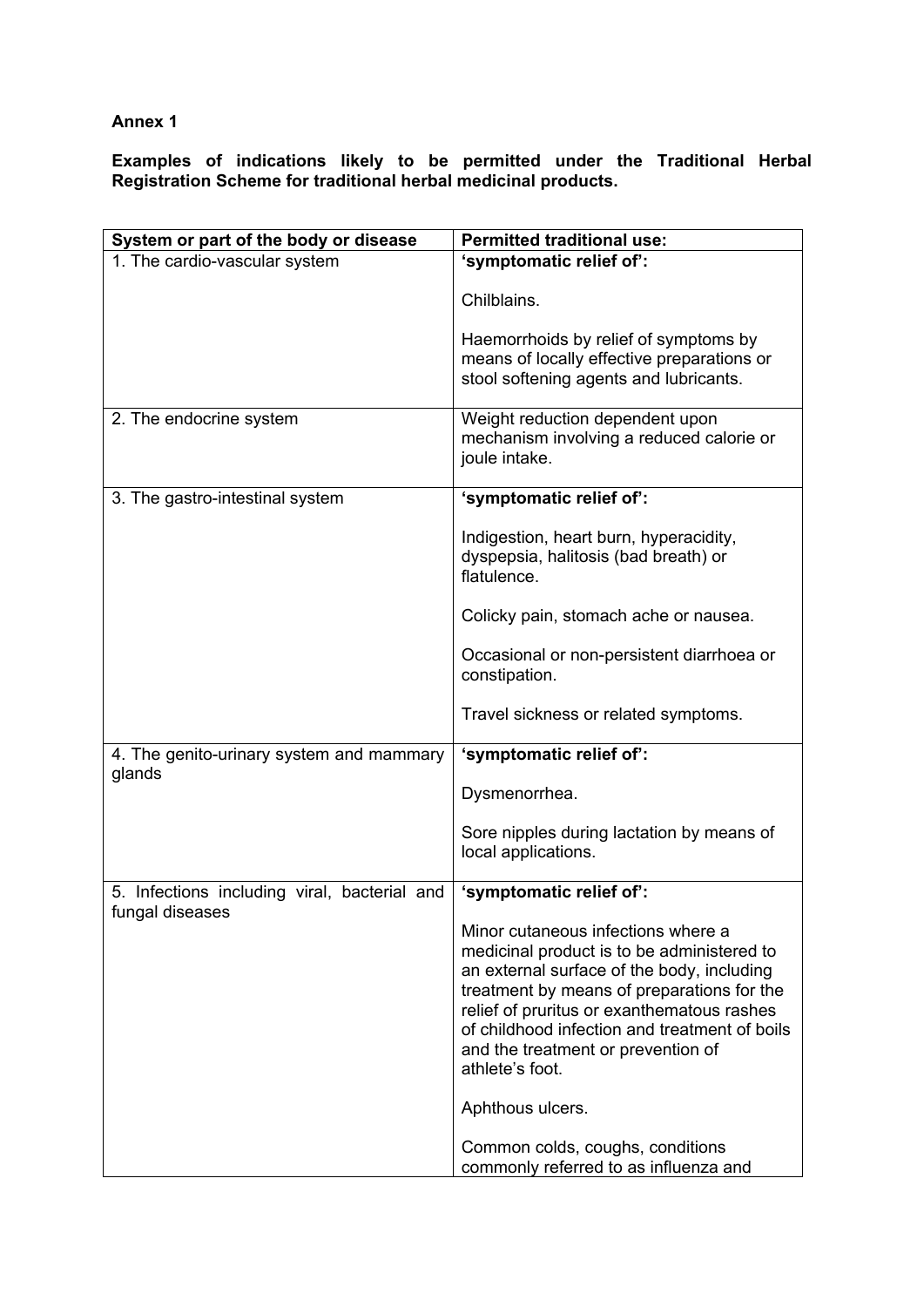|                                    | similar upper respiratory tract infections.                                                                    |
|------------------------------------|----------------------------------------------------------------------------------------------------------------|
|                                    | Minor acute inflammatory conditions of the<br>buccal cavity and pharynx.                                       |
| 6. The musculo-skeletal system     | 'symptomatic relief of':                                                                                       |
|                                    | Muscular pain and stiffness including<br>backache, sciatica, lumbago, fibrositis,<br>rheumatic pain and cramp. |
| 7. The nervous system              | 'symptomatic relief of':                                                                                       |
|                                    | Headache including migrainous headache.                                                                        |
|                                    | Neuralgia.                                                                                                     |
|                                    | Difficulties falling asleep.                                                                                   |
|                                    | Agitation, anxiety, irritability, nervous<br>tension, stresses, strains, tenseness.                            |
| 8. The optical and auditory system | 'symptomatic relief of':                                                                                       |
|                                    | by means of the local administration of eye<br>preparations.                                                   |
| 9. Parasitic disease               | <b>Head lice</b>                                                                                               |
| 10. The respiratory system         | 'symptomatic relief of':                                                                                       |
|                                    | Hay fever, rhinitis or catarrh.                                                                                |
|                                    | Block-up sinuses.                                                                                              |
| 11. The skin, hair and scalp       | 'symptomatic relief of':                                                                                       |
|                                    | Where applied to an external surface of the<br>body, of acne.                                                  |
|                                    | Dandruff by means of external applications.                                                                    |
|                                    | Psoriasis by application to an external<br>surface of the body.                                                |
|                                    | Where applied to an external surface of the<br>body, of eczema and skin allergies.                             |
|                                    | Hard skin and corns.                                                                                           |
|                                    |                                                                                                                |
|                                    | Contact dermatitis by means of protective<br>applications.                                                     |